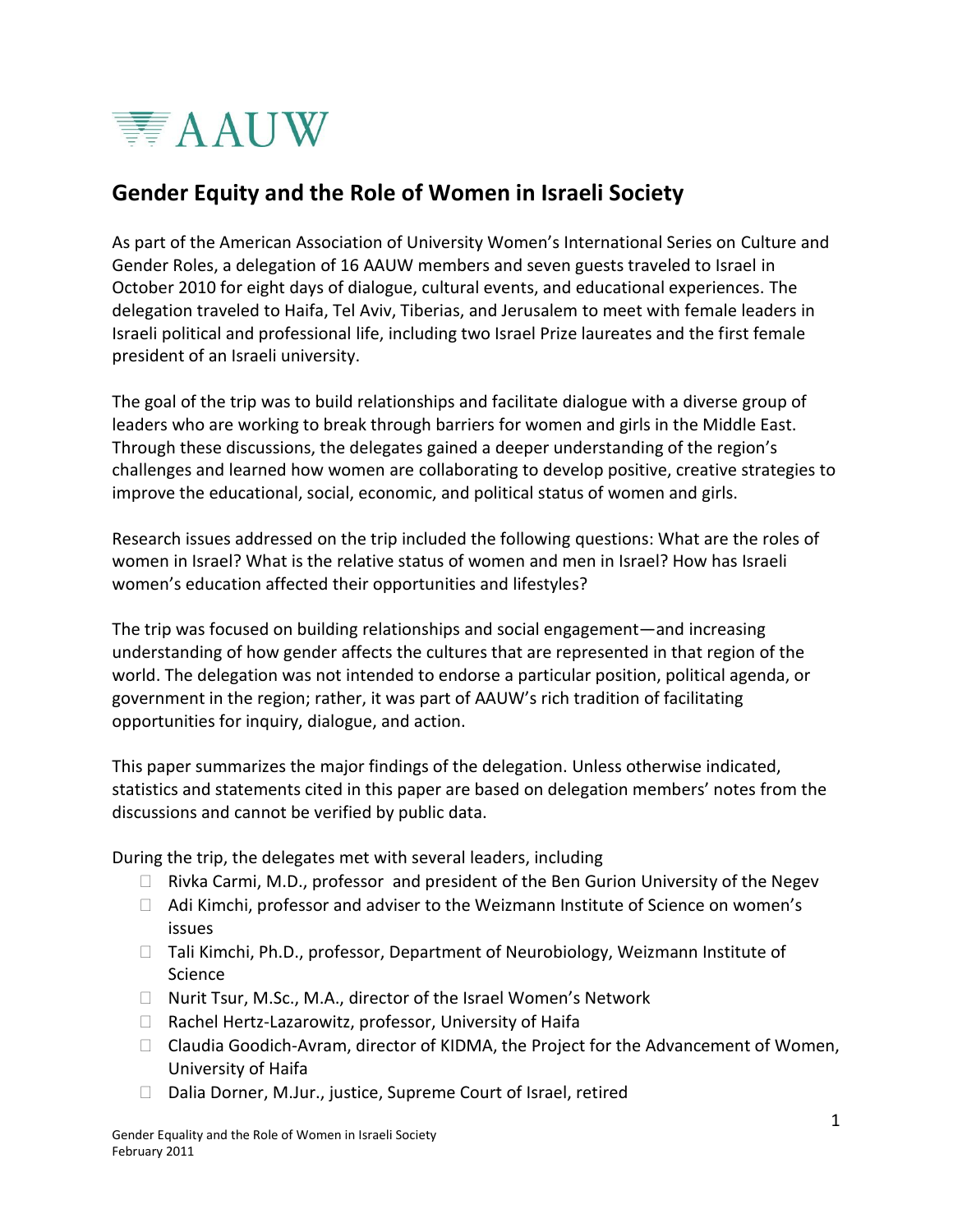- □ M.K. Tzipi Hotovely, LL.M., Knesset member and chair, Knesset Committee on the Status of Women
- $\Box$  Hedva Rabinson Bachrach, Ph.D., chair, Israel Association of University Women

## **I. The status of women in Israel**

Since its independence in 1948, Israel has instituted laws to protect women's rights and promote gender equality. During meetings with female Israeli political and professional leaders, however, AAUW delegates learned that the struggle to achieve gender equality in Israel continues today.

The delegation met with Nurit Tsur, director of the Israel Women's Network (IWN), a nonprofit organization dedicated to improving the status of women in Israel regardless of political affiliation, religious outlook, or ethnic origin. She explained that the world often views Israel as a liberal state because its women play an active role in the military and Golda Meir served as prime minister. "Although women in Israel are part of the economic, defense, health, and other systems of the state, we do *not* feel equal," Tsur said.

This sentiment was echoed by other leaders throughout the trip, who noted that the status of women in Israel is deceptive. In some areas, laws that grant equality on paper are often not enforced in day-to-day life. In other areas, traditions, social institutions, and religious practices keep women at a disadvantage.

Women's status in various sectors of Israeli life can also vary by ethnic or religious background, which makes it difficult to draw generalizations about the most pressing issues facing women in Israel today. Israel is home to a widely diverse population that includes people from many ethnic, religious, cultural, and social backgrounds. Nearly 76 percent of the state's 7.6 million people are Jewish (30 percent are considered "religious Jews," and the other 46 percent are secular Jews). The remaining 24 percent of the population is non-Jewish, of which 4 percent are non-Arab Christians and Muslims and nonaffiliated people, and the remaining 20 percent are defined collectively as Arab citizens of Israel. This latter group includes a number of primarily Arabic-speaking groups, each with distinct characteristics—Muslim Arabs, Bedouin Arabs, Christian Arabs, Druze, and Circassians. $^1$  Israel has also experienced a recent influx of immigrants from Ethiopia and the former Soviet Union.

As the AAUW delegates learned, however, Israeli women, regardless of ethnic origin or religious background, face many of the same challenges as women in the United States—including pay inequity, sexual harassment in the workplace, violence, and underrepresentation in traditionally male fields.

Like the United States, where organizations like AAUW work to achieve gender equity, Israel also has groups that are working passionately to break through these barriers for women and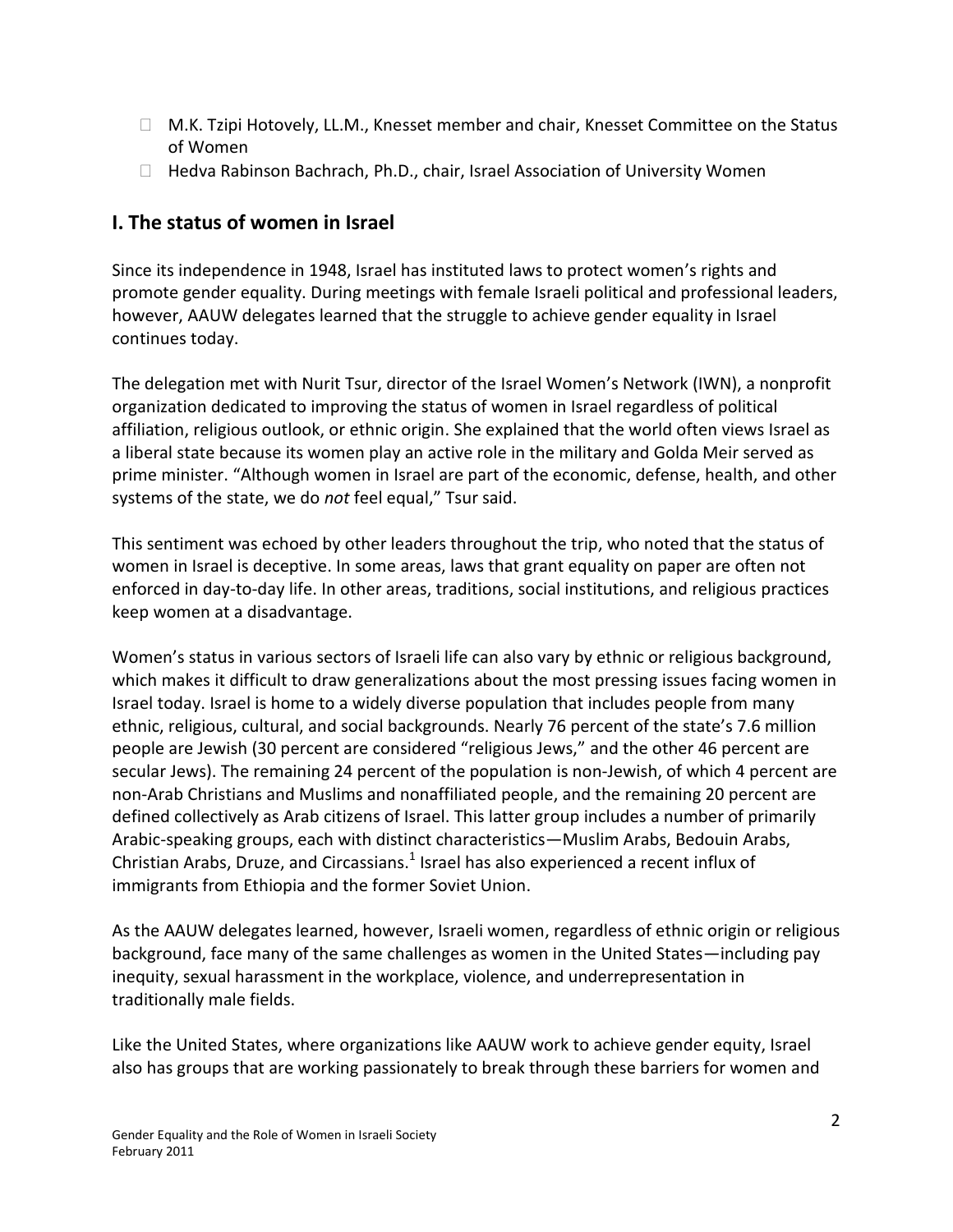girls. Yet, as Professor Rachel Hertz-Lazarowitz of the University of Haifa told delegates, "In Israel, the progress of women will be through evolution, not revolution."

## **II. Employment and pay equity**

Israel passed legislation ensuring equality in the workplace as early as the 1950s.<sup>2</sup> Nevertheless, the delegates learned during their meetings with the IWN and university and government leaders that many employment laws are only partially enforced and that gender-based discrimination still exists.

**Although Israeli law prohibits wage discrimination, women still earn less than men do.** On average, women in Israel earn significantly less than men do, despite legislation to ensure equal pay for men and women. In 1996, Israel passed the Male and Female Workers Equal Pay Law, which requires an employer "to pay its female and male employees equal pay for equal, essentially equal, or equivalent work."<sup>3</sup> According to the IWN, this law is not enforced, and women continue to earn less than men.<sup>4</sup> The IWN's Center for Research and Data reports that the average gap between a man's salary and a woman's salary in Israel is 20 percent. Additionally, while 52 percent of men receive a pension related to employment, only 26 percent of women enjoy the same benefit.<sup>5</sup> Both men and women are eligible for social security (age-related pensions without an earnings test), though the age of eligibility differs by gender and is rising for both men and women.<sup>6</sup>

## **A "glass ceiling" exists for women, particularly in the education and civil service fields.**

Approximately 50 percent of women in Israel are employed, compared with 62 percent of men. Among the non-Jewish population, only about 24 percent of women are employed.<sup>7</sup> About half of women work in traditionally female occupations that offer relatively low wages, such as elementary education teachers, social services counselors, caretakers, secretarial workers, sales clerks, and kitchen and laundry workers.<sup>8</sup>

The majority of educators are women, particularly at the elementary level. During the 2008–09 academic year, women accounted for 88 and 75 percent of all teachers in the Hebrew and the Arabic education systems, respectively. In both systems, however, the percentage of women educators decreases as the academic level increases. 9 Therefore, women educators are less common at the secondary and tertiary levels.

In higher education, women earn the majority of bachelor's, master's, and doctoral degrees (see education section below), but they represent a minority of faculty members. In fact, according to the IWN, among universities' senior faculty—the highest positions in academia women are a glaring minority. In the 2007–08 school year, women made up 25 percent of senior faculty in Israeli universities; the percentage was slightly higher in academic colleges (33 percent).<sup>10</sup> A 2004 survey found that 25 percent of academic faculty members in Israel are women—10 percent lower than the European Union's average, placing Israel in last place among participating countries.<sup>11</sup>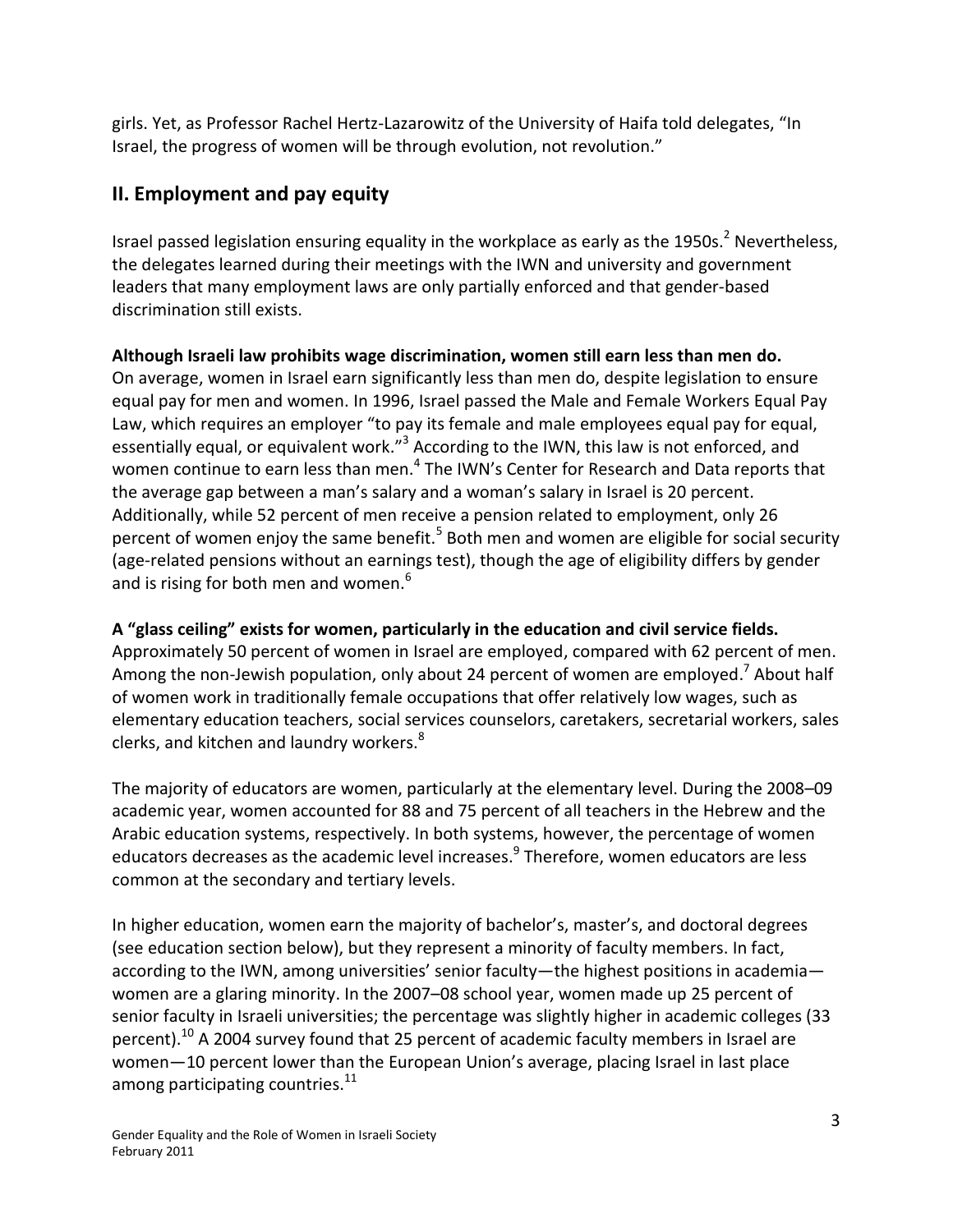The prevalence of the glass ceiling for women in academia was underscored by the AAUW delegates' visits to the Weizmann Institute of Science and the Ben Gurion University of the Negev. On these visits, the delegates gained a greater appreciation for why the percentage of women in upper-level faculty positions in the sciences remains low. Speakers explained that it is difficult to attract women as teachers in the science, technology, engineering, and mathematics (STEM) fields for a number of reasons, including low salaries and family and childcare concerns.

For instance, Rivka Carmi, president of the Ben Gurion University of the Negev, told delegates that she has difficulty recruiting women into the university ranks, particularly in medicine and genetics fields where the majority of faculty are men. But she stressed that the university is trying to improve the situation for women. For example, the school is changing its bylaws to eliminate some of the barriers for women and is also establishing a childcare center on campus. And, at a retreat the university held to educate male professors about the academic climate toward women, participants were asked, among other things, to examine their own daughters' lack of educational opportunity.

## **Women are underrepresented in the higher ranks of the Israeli civil service.**

Similar to the pattern in education, the majority of government or civil service employees in Israel are women, but they are underrepresented among the highest ranks and in certain fields. Women make up 68 percent of civil service employees but hold only 34 percent of the highestpaying positions in the civil service (comparable to CEO and vice-CEO positions and directors of large hospitals).<sup>12</sup> Additionally, women make up the majority of government-employed biochemists (86 percent), social workers (83 percent), nurses (84 percent), and attorneys (68 percent), but a minority of medical doctors (35 percent), engineers (44 percent), and technicians (44 percent) are women.

Furthermore, as retired Supreme Court Justice Dalia Dorner explained to delegates, although 50 percent of young lawyers and justices are women, "there are fewer women as you move up in rank." Delegates did learn, however, that the Supreme Court, Israel's highest judicial authority, offers promising opportunities for women. Five of the court's 15 justices are women, and in 2006 Justice Dorit Beinisch was appointed chief justice of the Supreme Court, one of the most important positions in the civil service. $^{13}$ 

## **Women hold a small number of government positions.**

According to the IWN, a "pronounced inequality in women's participation in the political system" exists in Israel.<sup>14</sup> At the national level, only 23 members of the 120-member Knesset are women,<sup>15</sup> and women occupy just two out of 27 cabinet positions.<sup>16</sup> Women's representation is also low in local politics. There are only four female mayors in the more than 250 municipalities, and only 11 percent of city council members are women.<sup>17</sup>

## **Although prohibited by law, sexual harassment in the workplace remains a problem.**

The Prevention of Sexual Harassment Law, passed in 1998, prohibits all forms of verbal and physical sexual harassment in the workplace and places responsibility on the employer to take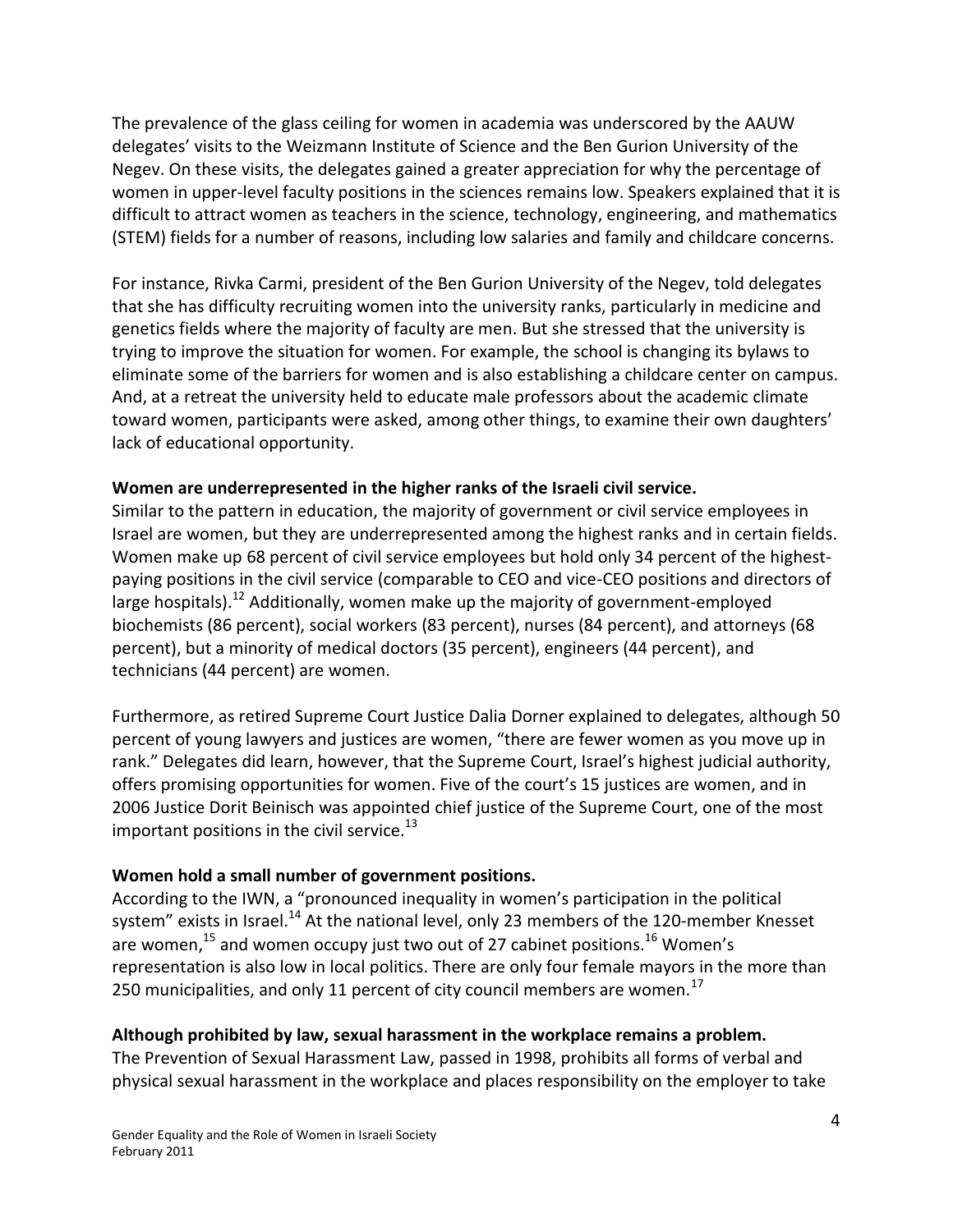preventive measures against sexual harassment. An employer who fails to meet these preventive requirements is liable on both the criminal and civil levels.<sup>18</sup> Nevertheless, a study conducted by the Research and Economy Section at the Ministry of Industry, Trade, and Labor revealed that only 66 percent of female salaried employees ages 20–45 are aware of this law.<sup>19</sup>

In 2008, the IWN reported that 239 sexual harassment cases were investigated—an increase from previous years (for example, 175 cases were investigated in 2005). In the same year, the Association of Rape Crises Centers in Israel reported that 14 percent (977) of all complaints it received related to sexual harassment.<sup>20</sup>

## **Israeli groups are working to promote gender equity in employment.**

During their talk with the IWN director, the AAUW delegates examined several IWN programs to help women overcome discrimination and inequality in the workplace. These programs include

- $\Box$  a hotline offering legal counseling, support, and intervention for women facing genderbased discrimination and sexual harassment in the workplace;
- $\Box$  litigation initiatives that combat discrimination in the workplace through precedentsetting court cases;
- $\Box$  legal representation for women to help increase the enforcement of existing legislation on women's rights in the workplace; and
- $\Box$  advocacy at the local and national levels, including initiatives on policies and legislation affecting women. $^{21}$

# **III. Education**

In Israel, women enjoy equal access to education. A 2000 amendment to the Women's Equal Rights Law states, "Any woman and man have the equal right to an existence in human dignity, including equality ... in education." According to the IWN, in recent years women's enrollment in higher education in Israel has surpassed men's. Women make up the majority of undergraduate students (55 percent), master's students (57 percent), and doctoral students (53 percent.<sup>22</sup> Yet, despite these promising numbers, women in Israel still face formidable educational barriers, including gender, racial, ethnic, and cultural stereotypes.

## **Women in Israel are underrepresented in the STEM fields.**

Although a majority of university students are women, they are underrepresented in science, technology, engineering, and mathematics (STEM) in higher education, where there is significant gender segregation by major. According to the IWN, women are more likely to pursue paramedical and education and teaching-related subjects, where they currently make up 80 percent of students. As in the United States, however, only 26 percent of students in traditionally male subjects such as engineering and architecture are women. In electrical engineering, mechanical engineering, and computer engineering, female students account for less than 10 percent of students.<sup>23</sup>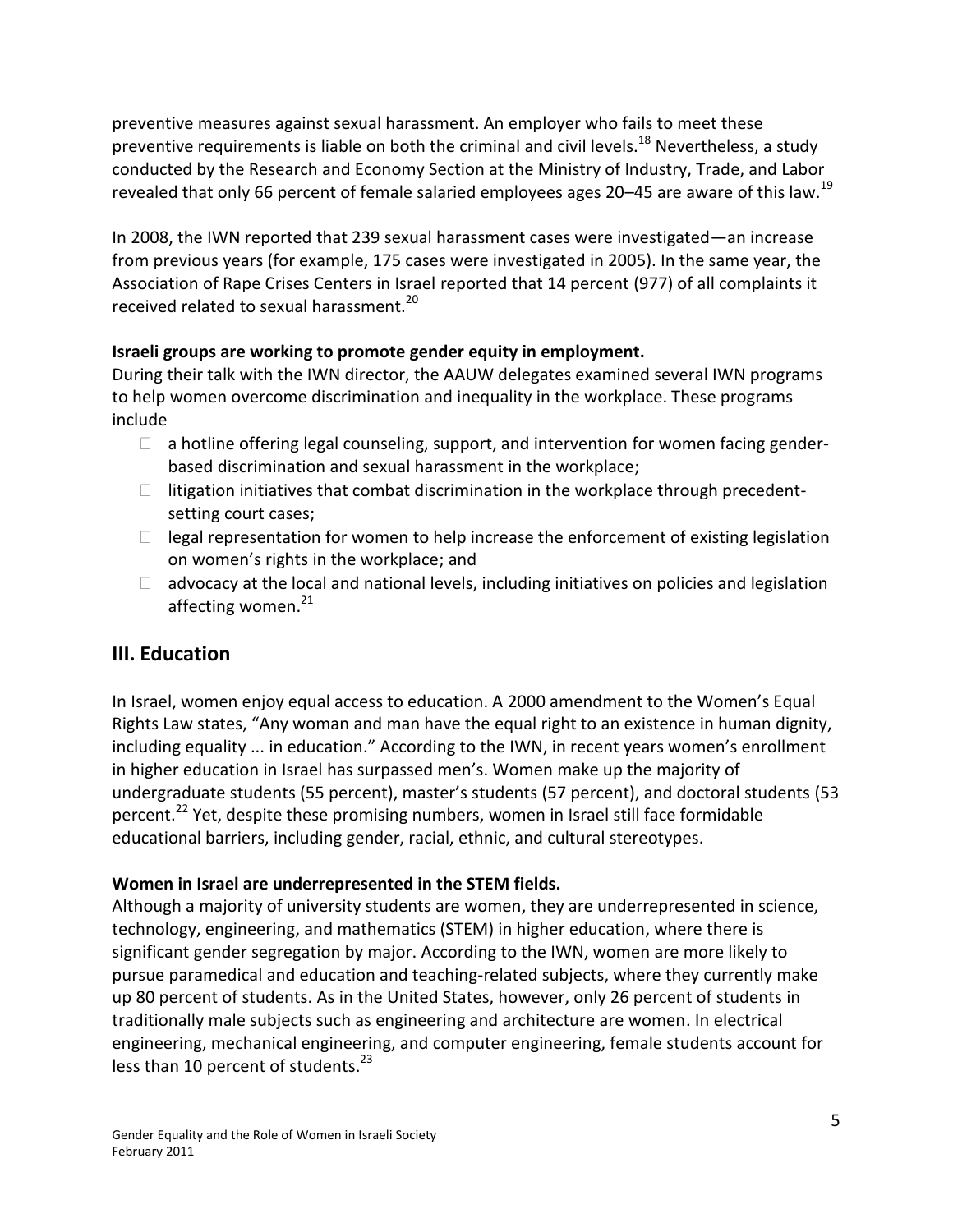This disproportionate representation, of course, strongly affects faculty recruitment. As the delegates heard repeatedly, some universities find it difficult to attract female faculty members in the STEM fields. At the Weizmann Institute, for example, women are well represented in the life sciences, but there is only one woman in the physics department.

#### **Universities are helping to empower all women in Israel.**

In their visit to the University of Haifa, the AAUW delegates gained a broader perspective of Israel's vision for the future. All members of Israel's population—Jews, Arabs, Druze, and immigrants from Ethiopia and the former Soviet Union—come together at the university to study, research, socialize, and share knowledge. For women in particular, the university provides a place where traditional roles can be broken and personal empowerment achieved through higher education.

Delegates examined one program housed at the university called KIDMA, which seeks to advance the status and improve the lives of all women in Israel through personal and professional development. KIDMA (which means "progress" in Hebrew) offers courses, minicourses, symposiums, lectures, seminars, and workshops on issues related to the advancement of women.<sup>24</sup> Courses have been developed, for example, to educate Ethiopian women about domestic violence, to open a dialogue between Arab and Jewish women, and to educate high school girls about the Israeli law banning violent gender relationships. These courses are available to both university students and the public.

## **IV. Violence against women**

## **Violence against women in Israel is increasing.**

During their travels, the delegates heard reports that in recent years violence against women has increased in Israel. According to the IWN, a national hotline operated by the Women's International Zionist Organization received nearly 3,000 complaints (73 percent of the total complaints received) of violence against women in 2008, compared with just over 2,400 complaints the year before. These complaints included reports of physical and emotional violence (42 percent), physical violence (39 percent), financial-based violence (5 percent), and sexual violence (3 percent).<sup>25</sup>

As in other countries, reported statistics of violence in Israel do not necessarily reflect the full magnitude of the problem. Often, offenses are not reported, particularly not to the police. The IWN estimates that only about 25 percent of female victims report violence to the police.<sup>26</sup> Currently, there are 13 domestic violence shelters serving approximately 700 women and 1,000 children in Israel.<sup>27</sup>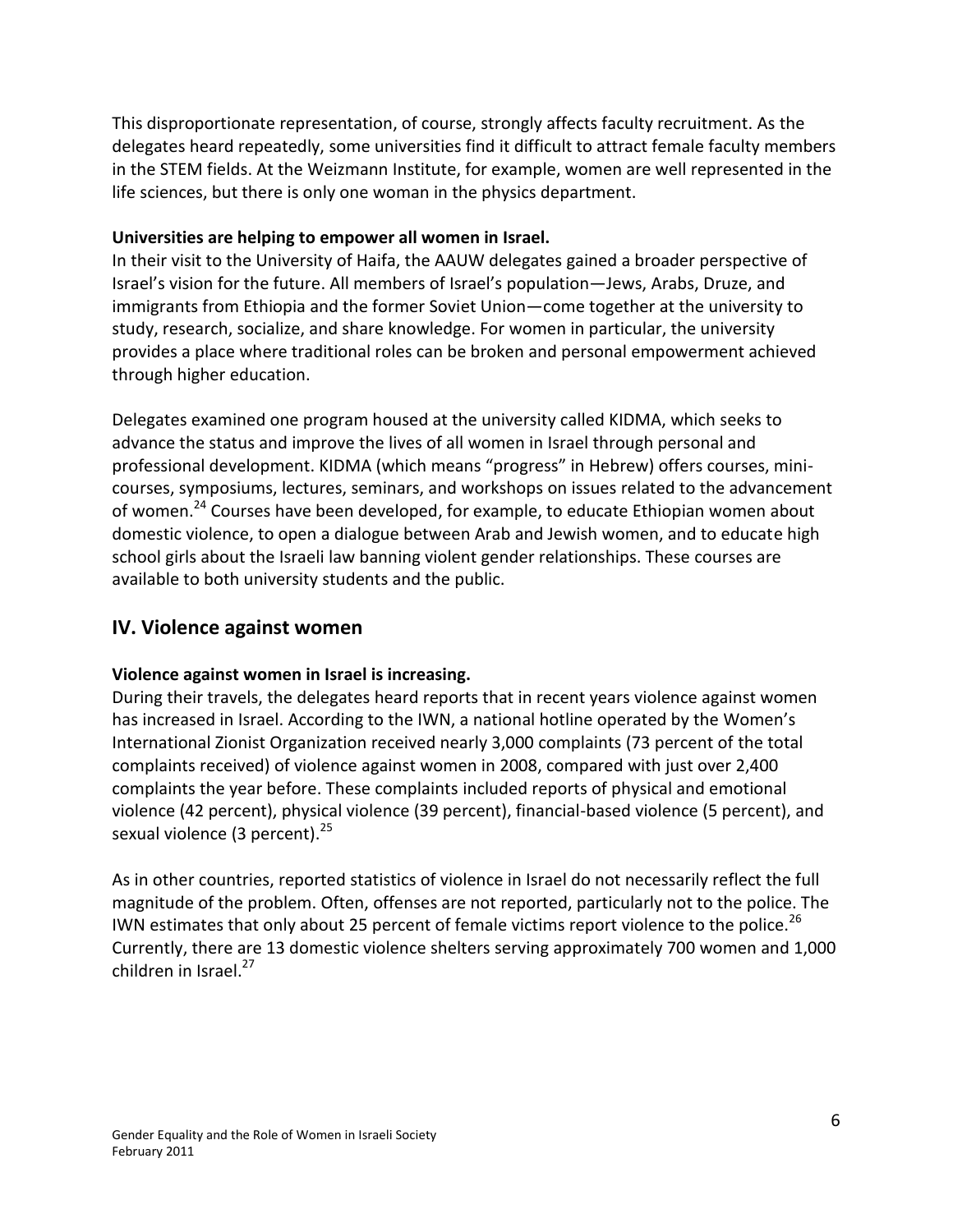## **V. Reproductive rights**

## **Pregnant women and mothers experience discrimination in the workplace.**

Although there is specific legislation to protect the rights of pregnant women and mothers, these women often experience discrimination and unfair dismissal in the workplace. The Employment of Women Law (1954) prohibits an employer from terminating a pregnant worker or reducing her work hours because of her pregnancy. An employer also cannot fire a woman during maternity leave and for a specified period after her return to work. The law does, however, allow the Ministry of Labour and Social Affairs to grant an employer a permit to discharge a pregnant worker if the discharge is unrelated to her pregnancy.<sup>28</sup>

Despite the existence of these laws, delegates heard alarming stories of women who had been fired for having a baby or for pursuing fertility treatments. Nurit Tsur, director of the IWN, told delegates that, despite the laws prohibiting retaliation against pregnant employees, discrimination against pregnant women can be a major barrier for working women, and they are often fired either before or after childbirth. Tsur added that women are sometimes harassed in the workplace in an attempt to make them quit. Examples of harassment include taking away a woman's computer, moving her office to the basement, or reducing her responsibilities.

According to the IWN, employer requests to dismiss pregnant workers are also on the rise. In 2008, employers filed about 1,600 requests either to dismiss or to reduce the positions of pregnant women and women undergoing fertility treatments—a 26 percent increase from 2007. Dismissal permits were granted in more than 650 cases (41 percent). In January and February 2009 alone, 252 requests were submitted, an 88 percent increase compared with the same period during the previous year. $^{29}$ 

Leaders from IWN also reported that the organization sponsors a phone line that provides counseling for women who experience work-related discrimination. In 2009, the overwhelming majority (90 percent) of calls to the IWN phone line dealt with discrimination and dismissal during pregnancy or fertility treatments and during or just after maternity leave.<sup>30</sup>

## **Abortion rates are declining.**

A 1977 Israeli law requires all women seeking abortions to get approval from hospital committees and for the terminations to be conducted by licensed gynecologists in recognized medical facilities. The women must satisfy at least one of four criteria:

- $\Box$  They are older than 40 or younger than 17.
- $\Box$  The fetus was conceived out of wedlock or from illegal sexual relations.
- $\Box$  Continuing the pregnancy will likely endanger the life of the woman or cause her physical or emotional harm.
- $\Box$  The fetus is likely to have a physical or mental defect.<sup>31</sup>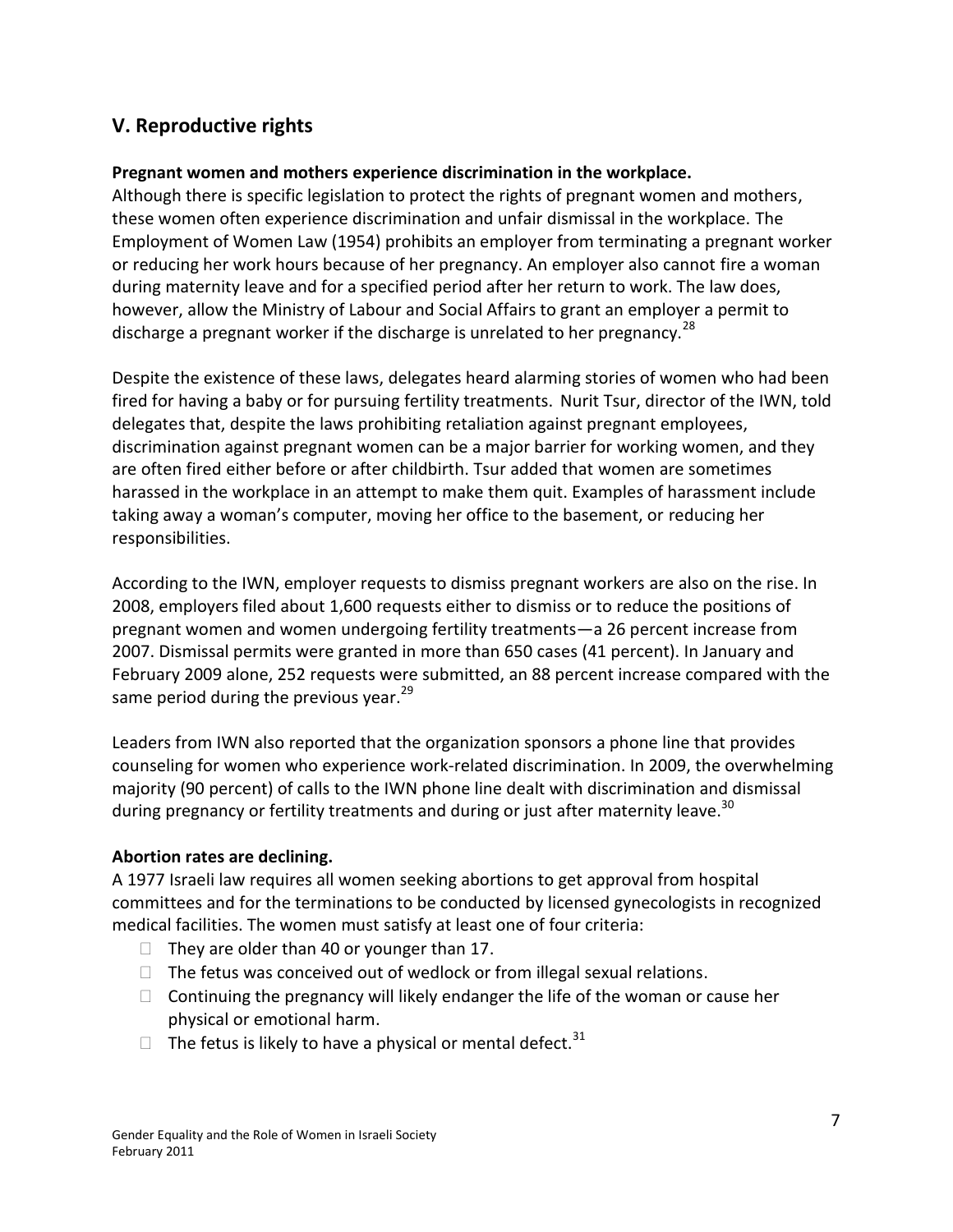In 2008, hospital committees approved 98 percent of all requests for abortion, and 19,594 abortions were performed.<sup>32</sup> The abortion rate in Israel decreased by 10 percent between 2000 and 2008, a rate roughly comparable to the widely reported decline for the same period in the United States.

Delegates received mixed messages about abortion in Israel. Some were told that abortion is not a major issue because all women have access. Others, however, learned that women who have an abortion sometimes experience backlash from certain conservative and religious groups.

# **VI. Conclusion**

This paper presents major findings from the AAUW delegates' eight days in Israel. As in other countries, despite established laws to ensure gender equality in various spheres of life, in practice equality between Israeli men and women remains somewhat elusive. Although women in Israel have equal access to education and account for the majority of higher education students, they are more likely than men to pursue traditionally female subjects and are less likely to pursue fields like engineering.

About half of all women in Israel work, but women's experience of the workplace can be very different compared with that of their male colleagues. Women are more likely to be employed in "female" occupations such as education and social services that offer little prestige and low pay. Israeli women also encounter a glass ceiling that limits their opportunities for advancement. Even in education—where women make up the majority of workers—female teachers are more likely to work at the less prestigious elementary level, whereas only a quarter of senior faculty members in colleges and universities are women. Furthermore, women are also underrepresented at the highest levels of the civil service and in politics.

A main goal of the delegation was to facilitate dialogue between women in the United States and Israel about the barriers facing women and girls in Israel. The delegation learned that, as in the United States, in Israel a number of factors hamper women's progress in education and the workplace. These include a lack of support and resources to help women balance work and home responsibilities, the glass ceiling that limits their advancement, and more overt forms of harassment and discrimination. However, various women-focused groups in Israel are working to overcome these barriers. Their work mirrors AAUW's efforts in the United States to provide educational programs, resources, and support to help women and girls break through these barriers. This discussion does not end with the delegates' return to the United States. AAUW looks forward to continued dialogue and exchange with women in Israel and in other countries as we seek ways to promote gender equity across the globe.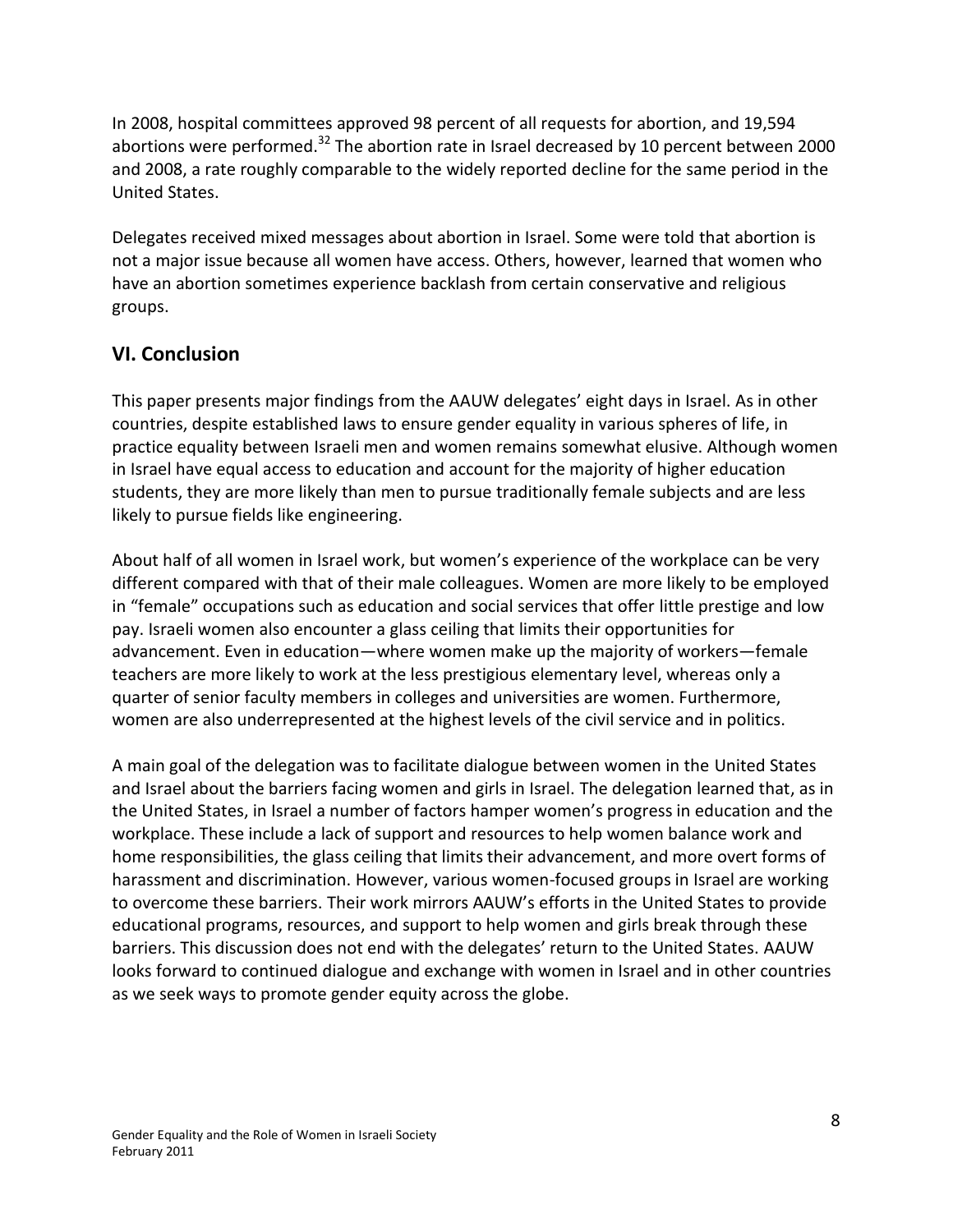9 *Ibid.*

 $\overline{a}$ 

- <sup>10</sup> *Ibid.*
- <sup>11</sup> *Ibid.*
- <sup>12</sup> *Ibid.* <sup>13</sup> *Ibid.*
- <sup>14</sup> *Ibid.*
- <sup>15</sup> *Ibid.*

<sup>17</sup> *Ibid.*

<sup>18</sup> International Labour Organization (2006). "National Labour Law Profile: The State of Israel." Retrieved December 7, 2010, from www.ilo.org/public/english/dialogue/ifpdial/info/national/is.htm.

<sup>19</sup> The Israel Women's Network (2010). *We Keep Running, but Are We Getting "Somewhere Else"? Women in Israel in 2010*. Retrieved December 7, 2010, from www.iwn.org.il/SiteFiles/Israel%20Shadow%20Report%20WEB.pdf. <sup>20</sup> *Ibid.*

<sup>21</sup> "Advocacy Centre and Hotline" and "The Israel Women's Network." Handouts provided by the Israel Women's Network.

<sup>22</sup> The Israel Women's Network (2010). We Keep Running, but Are We Getting "Somewhere Else"? Women in Israel *in 2010*. Retrieved December 7, 2010, from www.iwn.org.il/SiteFiles/Israel%20Shadow%20Report%20WEB.pdf. <sup>23</sup> *Ibid.*

<sup>24</sup> "Kidma: Women Empowering Women" and "KIDMA." Handouts provided by KIDMA Director Claudia Goodich. <sup>25</sup> The Israel Women's Network (2010). *We Keep Running, but Are We Getting "Somewhere Else"? Women in Israel* 

*in 2010*. Retrieved December 7, 2010, from www.iwn.org.il/SiteFiles/Israel%20Shadow%20Report%20WEB.pdf. <sup>26</sup> "The Israel Women's Network Research Centre." Handout provided by the Israel Women's Network.

<sup>27</sup> *Ibid.*

<sup>28</sup> State of Israel, Ministry of Labour and Social Affairs (2000). "Labor Laws." Retrieved December 7, 2010, from www.moital.gov.il/NR/exeres/9034396F-AC64-4C44-9466-25104B45FBB1.htm, and International Labour Organization (2006). "National Labour Law Profile: The State of Israel." Retrieved December 7, 2010, from www.ilo.org/public/english/dialogue/ifpdial/info/national/is.htm.

<sup>29</sup> The Israel Women's Network (2010). *We Keep Running, but Are We Getting "Somewhere Else"? Women in Israel in 2010*. Retrieved December 7, 2010, from www.iwn.org.il/SiteFiles/Israel%20Shadow%20Report%20WEB.pdf. <sup>30</sup> *Ibid.*

 $^1$  Israel Ministry of Foreign Affairs (November 2010). "The People." Retrieved December 7, 2010, from www.mfa.gov.il/MFA/Facts+About+Israel/People/SOCIETY.htm.

<sup>&</sup>lt;sup>2</sup> International Labour Organization (2006). "National Labour Law Profile: The State of Israel." Retrieved December 7, 2010, from www.ilo.org/public/english/dialogue/ifpdial/info/national/is.htm.

<sup>&</sup>lt;sup>3</sup> The Israel Women's Network (2010). *We Keep Running, but Are We Getting "Somewhere Else"? Women in Israel in 2010*. Retrieved December 7, 2010, from www.iwn.org.il/SiteFiles/Israel%20Shadow%20Report%20WEB.pdf, and International Labour Organization (2006). "National Labour Law Profile: The State of Israel." Retrieved December 7, 2010, from www.ilo.org/public/english/dialogue/ifpdial/info/national/is.htm.

<sup>4</sup> The Israel Women's Network (2010). *We Keep Running, but Are We Getting "Somewhere Else"? Women in Israel in 2010*. Retrieved December 7, 2010, from www.iwn.org.il/SiteFiles/Israel%20Shadow%20Report%20WEB.pdf. <sup>5</sup> "Advocacy Centre and Hotline." Handout provided by the Israel Women's Network.

<sup>6</sup> U.S. Social Security Administration, Office of Retirement and Disability Policy (2008). *Social Security Programs throughout the World: Asia and the Pacific, 2008*. Retrieved December 23, 2010, from www.socialsecurity.gov/

policy/docs/progdesc/ssptw/2008-2009/asia/israel.html.<br><sup>7</sup> "The Israel Women's Network Research Centre" and "The Israel Women's Network." Handouts provided by the Israel Women's Network.

<sup>&</sup>lt;sup>8</sup> The Israel Women's Network (2010). *We Keep Running, but Are We Getting "Somewhere Else"? Women in Israel in 2010*. Retrieved December 7, 2010, from www.iwn.org.il/SiteFiles/Israel%20Shadow%20Report%20WEB.pdf.

<sup>&</sup>lt;sup>16</sup> Handout "The Israel Women's Network," provided by the Israel Women's Network.